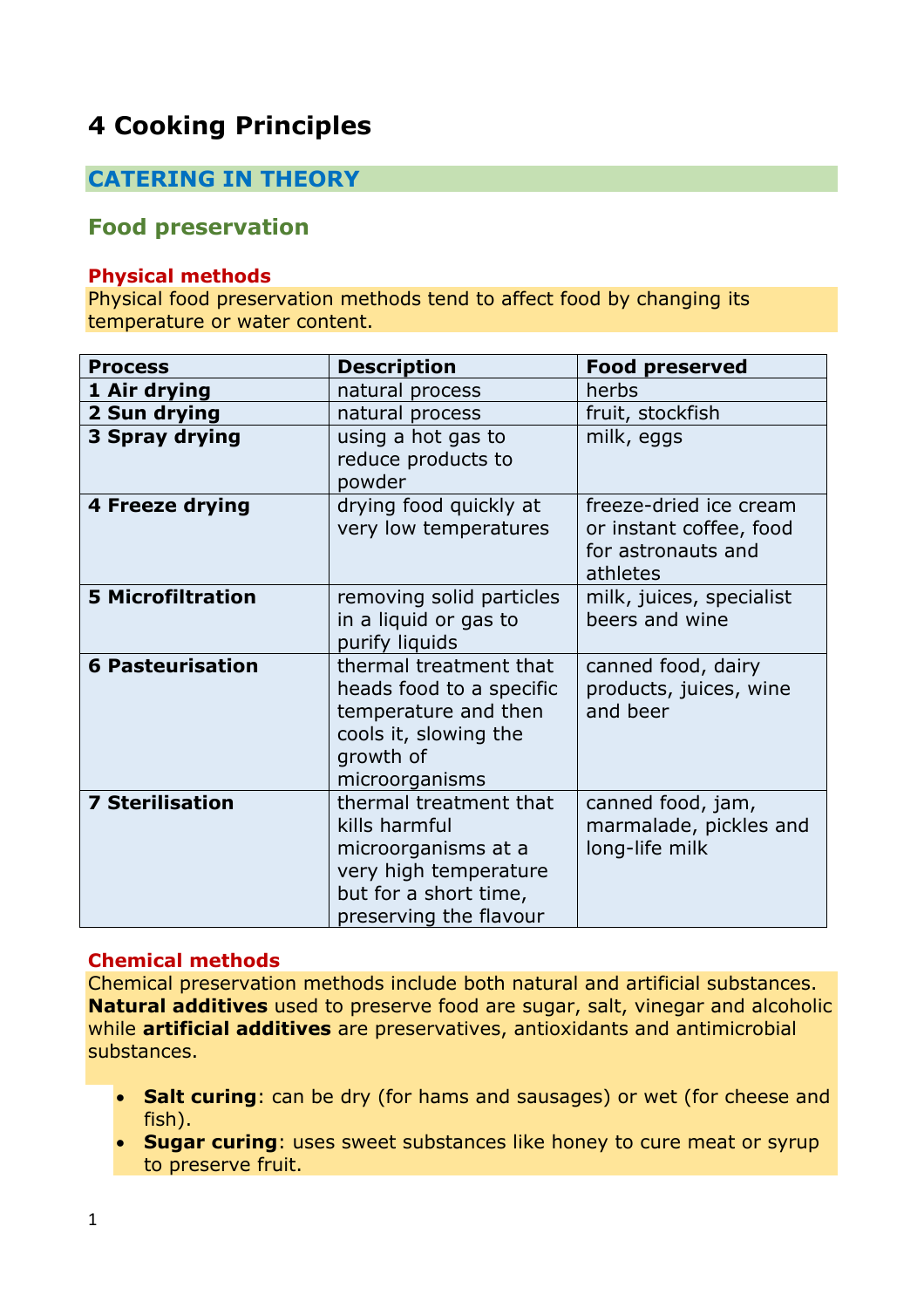- **Marinating**: consists of immersing the product in an acid substance like vinegar, lemon juice or wine, sometimes mixed with oil and spices (lemon or vinegar for carpaccio or anchovies, wine for meat).
- **Preserving in vinegar**: common for vegetables such as onions or gherkins.
- **Alcohol**: can be used to preserve fruits like cherries, apricots and plums, with the addition of sugar.
- **Packaging in a protected atmosphere**: used on many products such as cheese, coffee, powdered milk, lemon juice, vegetables.

## **Physicochemical and biological methods**

Physicochemical and biological methods of food preservation utilise preserving agents.

- **Smoking**: exposing food to smoke from wood or aromatic plants. Mostly used to preserve fish, meat and sausages. It combines the dehydration caused by smoke with a chemical reaction.
- **Fermentation**: biological preserving method which produces a chemical transformation of raw materials to obtain new products (yoghurt, vinegar and alcoholic drinks).
- **Food additives**: can be natural (citric acid, lecithin and pectin) or chemical (indicated by E numbers to show they are authorised by the EU and are classified according to their technical function).

# **Cooking techniques**

## **Water cooking techniques**

- **Poaching**: gently cooking food in a little liquid (water, milk, wine) at a constant temperature (eggs, fish and crustaceans).
- **Blanching**: quick process preceding food preservation or cooking, which you can do in hot or cold water. Blanching can tenderise food or fix the colour of green vegetables and it is an effective preservation method before freezing.
- **Boiling**: immersing food in water or other liquid until it forms bubbles. Used to cook rice, pasta, vegetables and boiled meats.
- **Steaming**: cooking food in the vapour or steam that rises from the water boiling under it with the advantage that few vitamins are lost, nutrients and aromas are preserved. You can steam almost any food: meat, poultry, vegetables, cereals or rice.

## **Techniques for cooking with fat**

- **Deep fat frying**: immersing food in a very hot fat, about 200°C, in a container with a lid on it so it becomes very crispy. Fast method but too much deep fat frying is bad for health.
- **Frying**: similar procedure but using less fat, without a lid and at a lower temperature (160°-180°C). Food can be oily if you do not drain and dry it properly before serving.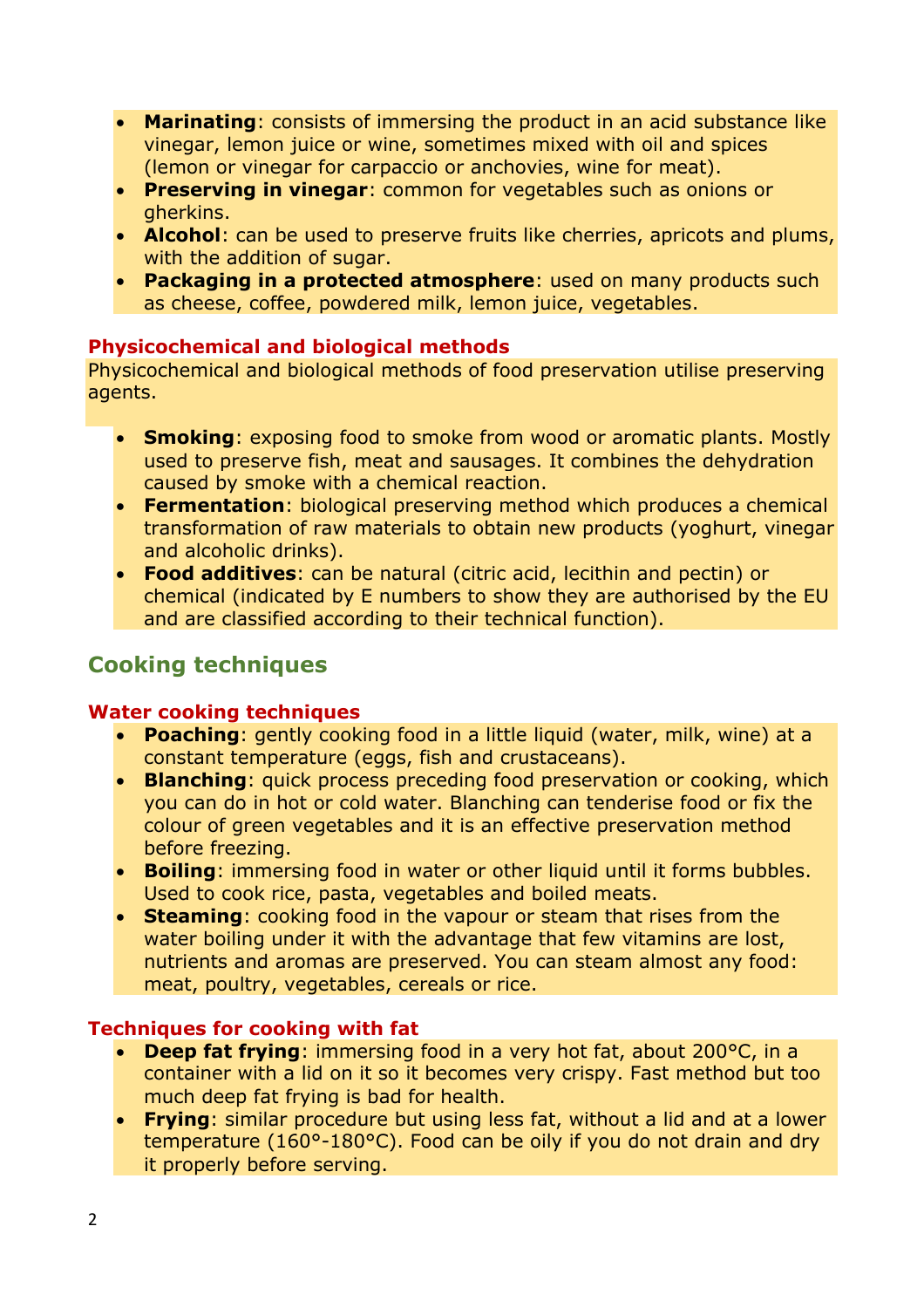- **Sautéing**: cooking something quickly in a small amount of butter or oil and liquid, such as wine. The products are cut into pieces, chopped or sliced.
- **Griddle** or **fry top cooking**: requires small amounts of fat or no additional fat at all, healthy way to cook food. Griddles are made of cast iron, steel or chrome steel and reach temperatures between 140° and 250° C.

## **Heat cooking techniques**

- **Grilling**: contact of strong heat, excess fat drains away under it. Suitable for small and medium-sized pieces of tender red or white meats, small fish, crustaceans, poultry and vegetables.
- **Barbecuing**: on a metal grill over an open fire, usually in the open air, the food takes on a particular flavour from the charcoal it is cooked over.
- **Spit roasting**: food pieces are continuously turned to ensure slow cooking on all sides, used with large game, poultry or whole animals.
- **Cooking au gratin**: browning food at very high temperatures (250°- 300°C) without a lid so that the food rapidly forms a crunchy golden crust. You need to use fat (butter, cheese, cream, etc.).
- **Baking**: cooking by dry heat in an oven without direct contact with a flame, usually done to bread, cakes, biscuits, etc.
- **Roasting**: cooking in an oven in direct heat, typical roast dishes are meat, large fish, potatoes, etc.
- **Microwaving**: cooking food quickly by using waves of energy. It is good for reheating and defrosting.

## **Mixed cooking techniques**

Mixed cooking methods use gentle heat and add liquid during cooking.

- **Stewing**: slow cooking in a deep, lidded pot of liquid (used to simmer stews, goulash, fricassee, fish, fruit or vegetables).
- **Glazing**: slow cooking where water evaporates or is reabsorbed into the food so that it becomes jelly-like (for vegetables, white meats and poultry).
- **Braising**: roasting food in a concentrated liquid, such as a marinade or its juices. Long and slow type of cooking on a gentle heat with a lid on (for meats, poultry or fish).
- **Casseroling**: similar to stewing, but it requires the use of the natural food juices with no added liquids (ideal for tender poultry or lean game).

## **New cooking techniques**

- **Vacuum cooking**: cooking food in sealed containers with the air partially extracted. This reduces oxygen content, preventing oxidation and enables us to preserve food for a long time.
- **Impregnation cooking**: uses a special appliance, a casserole dish equipped with a thermostat, inside which you can reduce the pressure, thus lowering water boiling temperature and create tender textured food.